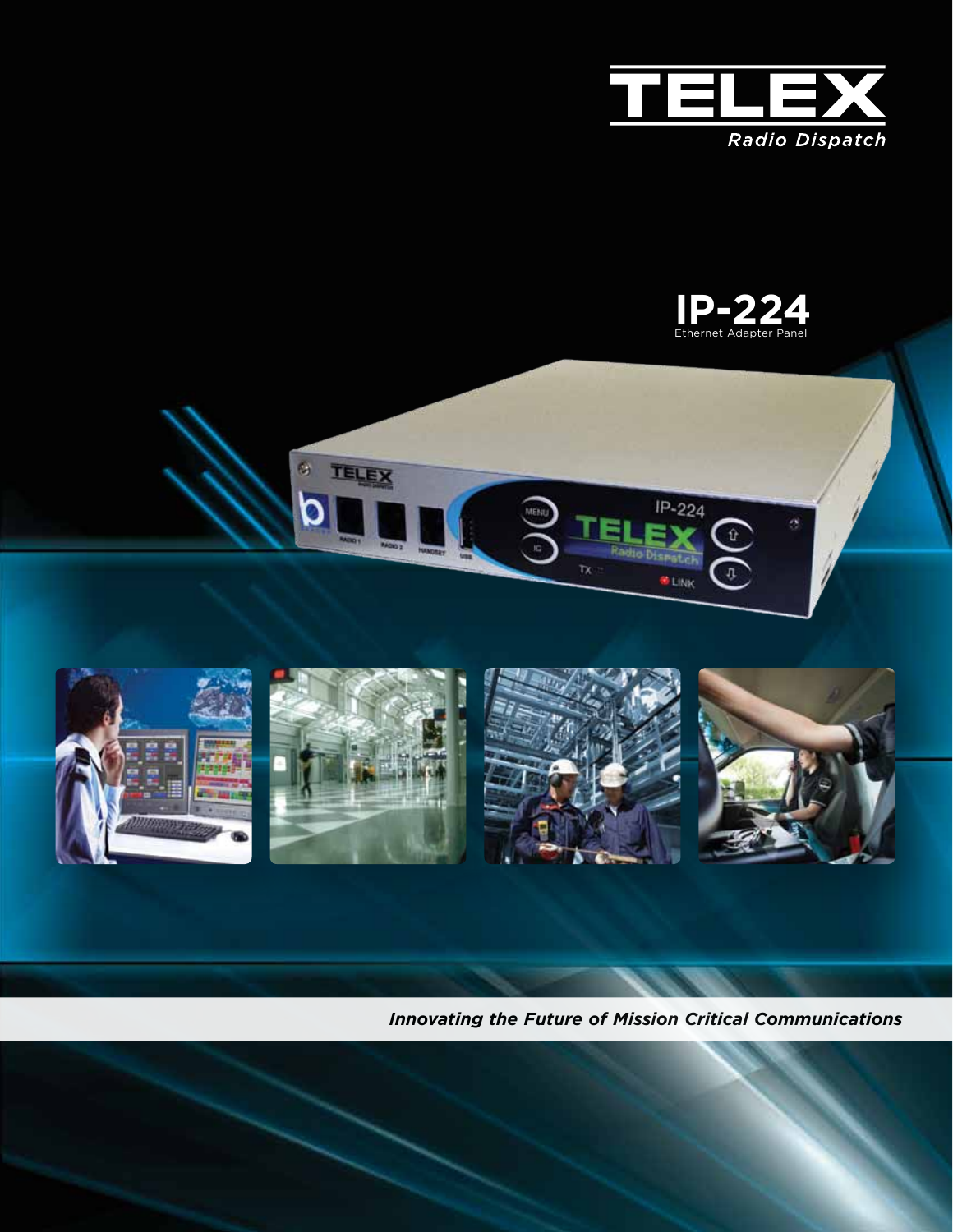

The heart of the Telex Radio Dispatch System has Linux OS with software driven settings, state-of-the-art system diagnostics, and configurations.

**IP-224 Ethernet Adapter Panel**

The IP-224 is the next generation of IP adaptor to form the heart of the Telex Radio Dispatch System.

Based upon the Linux operating system, the IP-224 provides an extremely reliable means of remotecontrolling two audio devices. The IP-224 can be easily configured to work with both digital and analog consoles, and it performs a wide variety of other tasks related to using radios on a digital network, including state-of-the-art system diagnostics.

The IP-224's sleek new design combines form with function, allowing easy installation, operation, and servicing. The unit may be rack-mounted or placed directly on a desktop, and it is equipped with an LCD display to clearly provide user feedback when programming. VU meters are also provided via the display for alignment purposes. All other configurations are completed in the web browser configuration windows.

The IP-224 is backward compatible, allowing the use of IP-224 and IP-223 adaptors in the same system. This will allow a migration to the new products when desired.

## **Available Options**

- FleetSync encode and decode
- MDC1200 encode and decode
- iDEN interface
- AHS-1 handset
- E.F. Johnson 1 RS5300 P25 radio interface

### **Features**

• PTT (Push-To-Talk), monitor, and F1 and F2 relays (programmable to any function tone or revert to F1)

LINK

- Four PTT modes and three monitor modes
- Nine selectable PTT frequencies
- Eight digital outputs for channel selection, completely programmable per function tone
- CTCSS (Continuous Tone Coded Squelch System) generation (64 frequencies)
- Software gain control
- Local handset port for monitoring activity and transmission back to base or to radio, uses optional AHS-1 alignment handset.
- RX AGC (Automatic Gain Control)
- RX (Receive) audio squelch
- ANI (Automatic Number Identification) over-the-airprotocol decode and display
- Kenwood radio interface
- SoIP (Serial-over-Internet Protocol)
- Supports USB, RS485, CAN-bus, RS232, and TTL
- Radio communication
- Backwards compatible with Telex Radio Dispatch equipment
- Secure remote web-browser-based programming and configuration
- Single- or dual-function tone generation
- Guard tone user-selectable for 2100 Hz, 2175 Hz, 2300 Hz, 2325 Hz, 2400 Hz, 2600 Hz, 2800 Hz, 2850 Hz, or 2900 Hz
- Menu-driven front panel controls for TX, RX, spare audio, IP addressing, and CTCSS
- Number of channels or talk groups up to 1000
- Interface for MOTOTRBO™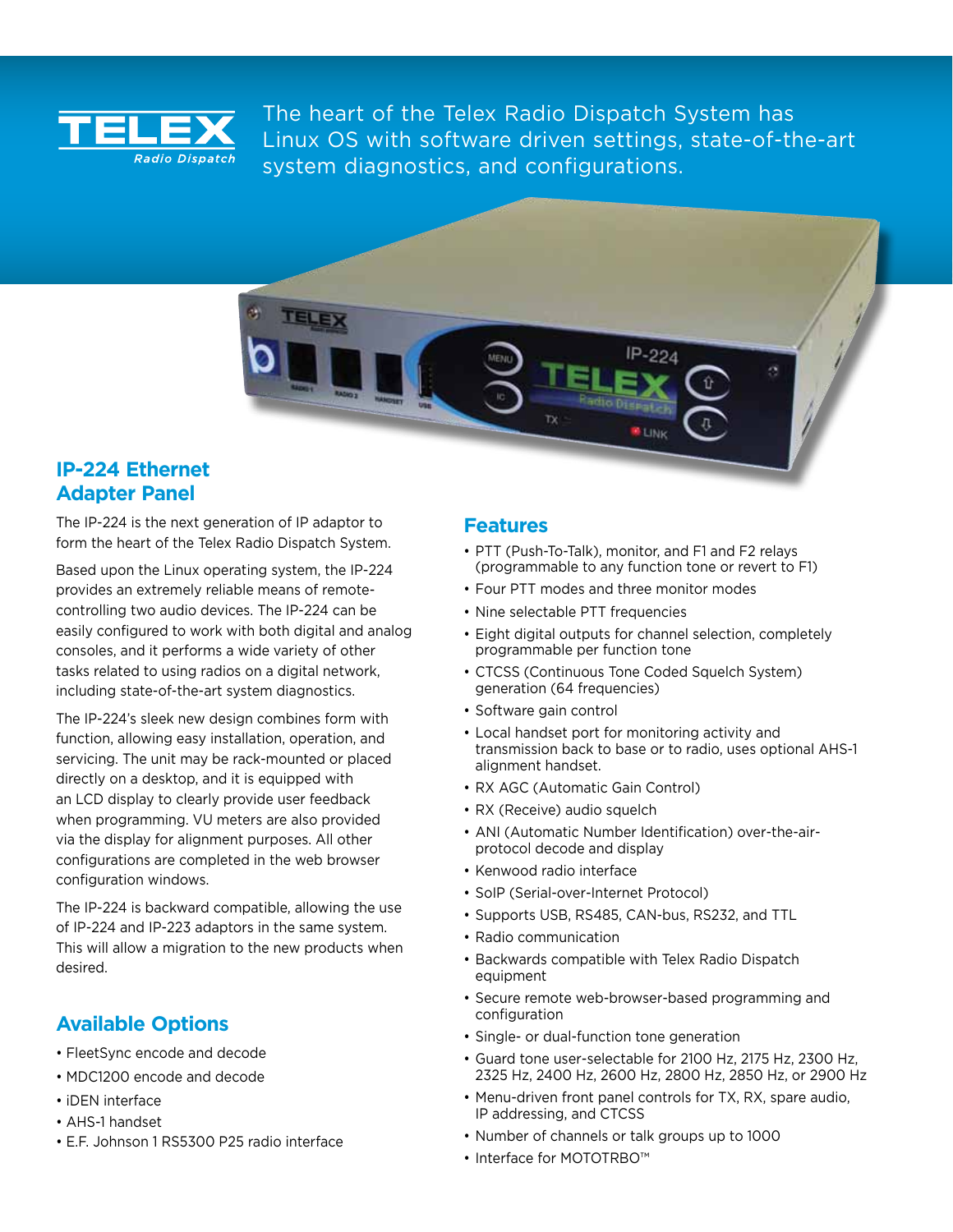





## **Specifications**

| <b>Power Requirements</b>                | $+11$ VDC to $+16$ VDC, 600 mA maximum                                                                      |
|------------------------------------------|-------------------------------------------------------------------------------------------------------------|
| <b>Ethernet Speed</b>                    | 10 BaseT or 100 BaseTX                                                                                      |
| <b>Flash Memory</b>                      | 128 MB                                                                                                      |
| <b>SDRAM Memory</b>                      | 128 MB                                                                                                      |
| <b>Lease Line</b>                        | 2-Wire and 4-Wire supported                                                                                 |
| <b>Radio Interface</b>                   | $\pm$ 45 VDC withstand rating                                                                               |
| <b>Hum and Noise</b>                     | 60 dB below rated output for each line                                                                      |
| <b>Non-Relay Outputs</b>                 | Open collector, active low, 200 mA maximum, 40 V collector to emitter voltage                               |
| <b>Radio Input Level</b>                 | 10 mVp-p to 10 Vp-p, adjustable                                                                             |
| <b>Line Output Level</b>                 | 10 mVp-p to 10Vp-p, adjustable (Single-Ended)/20 mVp-p to 40 Vp-p, adjustable (Balanced)                    |
| <b>Tone Frequencies</b>                  | Single or dual function tone generation                                                                     |
| <b>Function Tone Range</b>               | 0 Hz-3200 Hz, adjustable in 1 Hz increments                                                                 |
| <b>Total Tone Duration</b>               | 0 ms-999 ms                                                                                                 |
| <b>Tone Magnitude</b>                    | $-60$ dB to $+12$ dB                                                                                        |
| <b>Vocoder</b>                           | ADPCM 32/16 Kbits, 50 Kbits simplex (active channel) or 34 Kbits respectively                               |
| <b>Relay Contact Ratings</b>             | 1A at 63V AC/DC                                                                                             |
| <b>Digital I/O Ratings</b>               | Pull up/pull down/float 3.3 VDC/5 VDC/12 V 10K Ohm Pull up                                                  |
| <b>Transmit Output Impedance</b>         | 600 Ohms for balanced mode, 200 Ohms for single-ended mode                                                  |
| <b>Receive Input Impedance</b>           | 10/600/10 K Ohms (User-selectable)                                                                          |
| <b>Audio Distortion</b>                  | 2% THD maximum                                                                                              |
| <b>Audio Frequency Response</b>          | 300 Hz to 3000 Hz $+$ 1, -3 dB less than 3% distortion                                                      |
| <b>LAM Sensitivity</b>                   | $-50$ dB to $+10$ dB                                                                                        |
| <b>COR Sensitivity</b>                   | User selectable rising or falling edge from radio                                                           |
| <b>DTMF Detection Bandwidth</b>          | $\pm 25$ Hz around center of frequency                                                                      |
| <b>Monitor Timer</b>                     | 10 ms to 9999 ms, adjustable                                                                                |
| <b>Control Type</b>                      | 32-bit Digital Media Processor                                                                              |
| <b>Electro Static Discharge Immunity</b> | 8 kV on all exposed operator control areas. At 8 kV no operation is disturbed. At 8 kV no permanent damage. |
| <b>Line Protection</b>                   | Fast-acting solid state surge protection                                                                    |
| <b>Memory Protection</b>                 | Settings preserved in non-volatile memory                                                                   |
| <b>Level Controls</b>                    | Menu driven front panel controls for TX, RX, spare audio, and CTCSS                                         |
| <b>Operating Temperature Range</b>       | $0^{\circ}$ to $50^{\circ}$ C (32 $^{\circ}$ to 122 $^{\circ}$ F) for full specifications                   |
| <b>Storage Temperature Range</b>         | -30° to 65° C (-22° to 149° F) for full specifications                                                      |
| <b>Dimensions</b>                        | 1.625 in. H x 11.5 in D x 8.5 in W. (41.3 mm H x 292.1 mm D x 215.9 mm W)                                   |
| <b>Actual Weight</b>                     | 4.125 lbs. (1.9 kg)                                                                                         |
| <b>Shipping Weight and Dimensions</b>    | 7 lbs. (3.18 kg), 5" H x 15" D x 16" W (127 mm H x 381 mm D x 406.4 mm W)                                   |

Specifications are subject to change without notification.